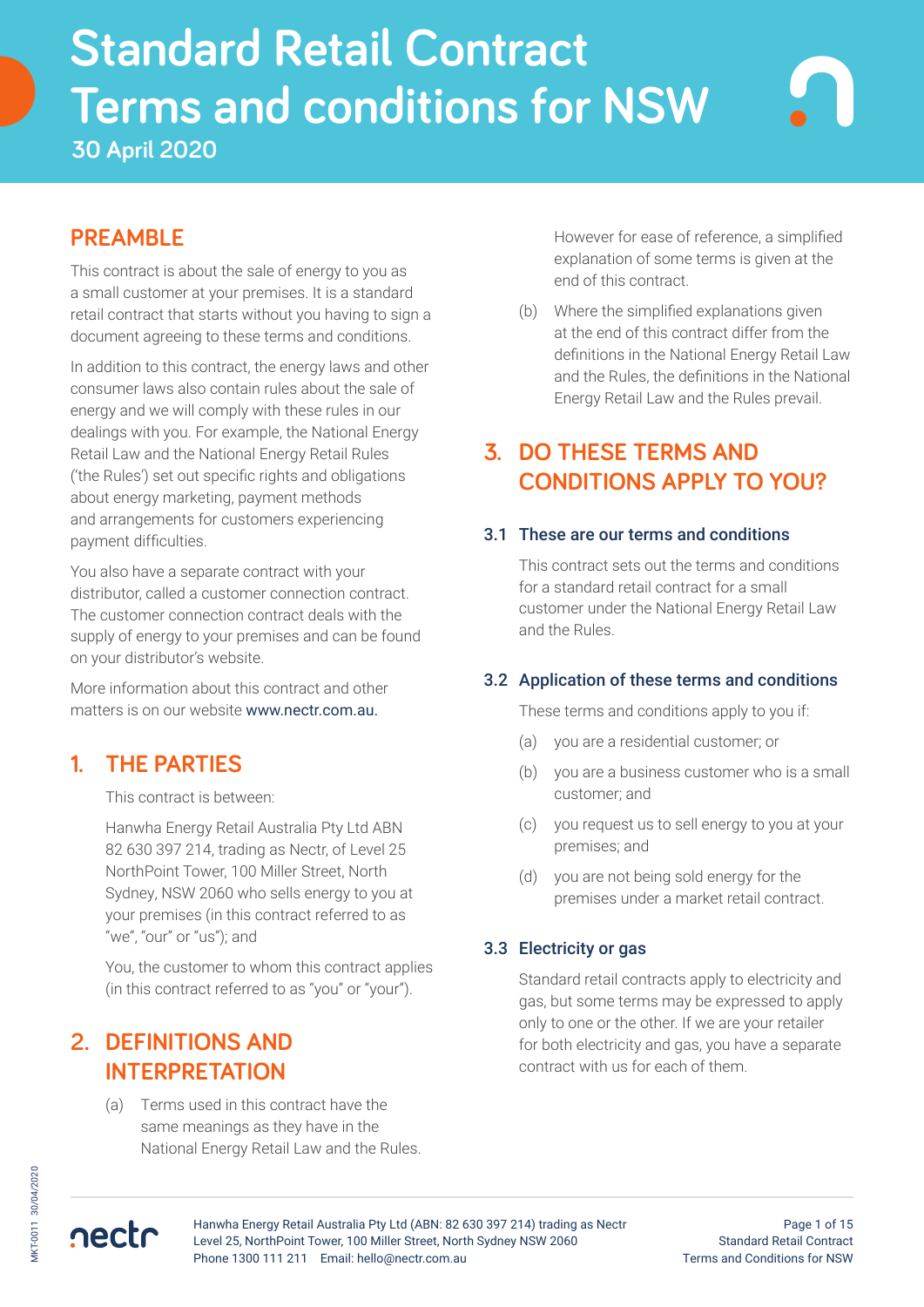# **4. WHAT IS THE TERM OF THIS CONTRACT?**

### 4.1 When does this contract start?

This contract starts on the date you satisfy any pre-conditions set out in the National Energy Retail Law and the Rules, including giving us *acceptable identification* and your contact details for billing purposes.

## 4.2 When does this contract end?

- (a) This contract ends:
	- (i) if you give us a notice stating you wish to end the contract-subject to paragraph (b), on a date advised by us of which we will give you at least 5 but no more than 20 business days notice; or
	- (ii) if you are no longer a small customer:
		- (a) subject to paragraph (b), on a date specified by us, of which we will give you at least 5 but no more than 20 business days notice; or
		- (b) if you have not told us of a change in the use of your energyfrom the time of the change in use; or
	- (iii) if we both agree to a date to end the contract-on the date that is agreed; or
	- (iv) if you start to buy energy for the premises:
		- (a) from us under a market retail contract-on the date the market retail contract starts; or
		- (b) from a different retailer under a customer retail contract – on the date the customer retail contract starts; or
- (v) if a different customer starts to buy energy for the premises-on the date that customer's contract starts; or
- (vi) if the premises are disconnected and you have not met the requirements in the Rules for reconnection-10 business days from the date of disconnection.
- (b) If you do not give us safe and unhindered access to the premises to conduct a final *meter* reading (where relevant), this contract will not end under paragraph (a) (i) or (ii) until we have issued you a final bill and you have paid any outstanding amount for the sale of energy.
- (c) Rights and obligations accrued before the end of this contract continue despite the end of the contract, including any obligations to pay amounts to us.

### 4.3 Vacating your premises

- (a) If you are vacating your premises, you must provide your forwarding address to us for your final bill in addition to a notice under clause 4.2(a)(i) of this contract.
- (b) When we receive the notice, we must use our best endeavours to arrange for the reading of the *meter* on the date specified in your notice (or as soon as possible after that date if you do not provide access to your *meter* on that date) and send a final bill to you at the forwarding address stated in your notice.
- (c) You will continue to be responsible for charges for the premises until your contract ends in accordance with clause 4.2 of this contract.

nectr



Page 2 of 15 Standard Retail Contract Terms and Conditions for NSW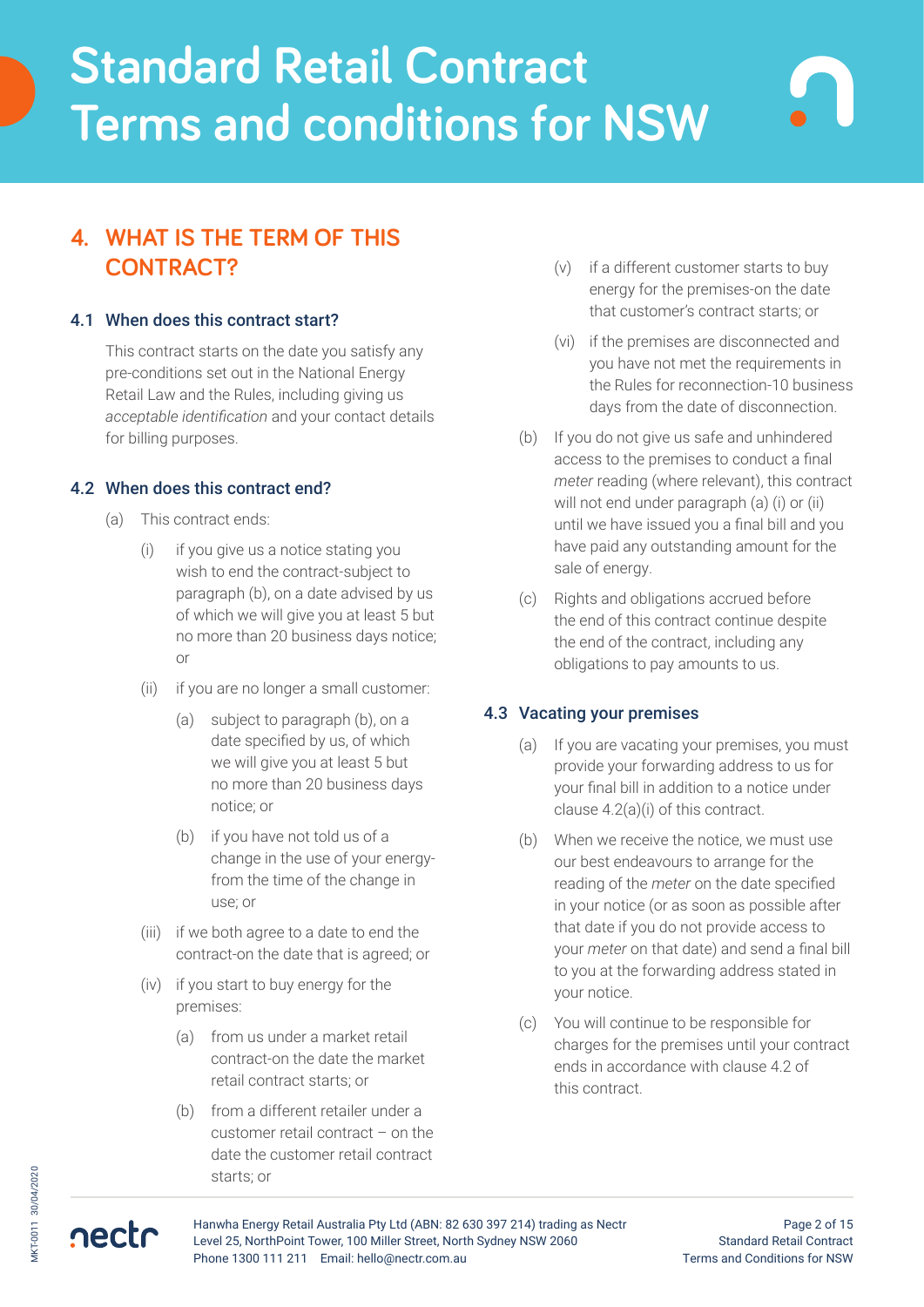# **5. SCOPE OF THIS CONTRACT**

### 5.1 What is covered by this contract?

- (a) Under this contract we agree to sell you energy at your premises. We also agree to meet other obligations set out in this contract and to comply with the energy laws, including, where we sell you electricity, the provision, installation and maintenance of your *meter.*
- (b) In return, you agree:
	- (i) to be responsible for charges for energy supplied to the premises until this contract ends under clause 4.2 even if you vacate the premises earlier; and
	- (ii) to pay the amounts billed by us under this contract; and
	- (iii) to meet your obligations under this contract and the energy laws.

### 5.2 What is not covered by this contract?

This contract does not cover the physical connection of your premises to the distribution system, including the maintenance of that connection and the supply of energy to your premises and, where we sell you gas, provision of metering equipment. This is the role of your distributor under a separate contract called a customer connection contract.

# **6. YOUR GENERAL OBLIGATIONS**

## 6.1 Full information

You must give us any information we reasonably require for the purposes of this contract. The information must be correct, and you must not mislead or deceive us in relation to any information provided to us.

## 6.2 Updating information

#### You must tell us promptly if:

- (a) information you have provided to us changes, including if your billing address changes or if your use of energy changes (for example, if you start running a business at the premises); or
- (b) you are aware of any change that materially affects access to your *meter* or to other equipment involved in providing *metering* services at the premises.

## 6.3 Life support equipment

- (a) If a person living or intending to live at your premises requires *life support equipment,* you must:
	- (i) register the premises with us or your distributor; and
	- (ii) provide *medical confirmation* for the premises.
- (b) Subject to satisfying the requirements in the Rules, your premises may cease to be registered as having *life support equipment*  if *medical confirmation* is not provided to us or your distributor.
- (c) You must tell us or your distributor if the *life support equipment* is no longer required at the premises.

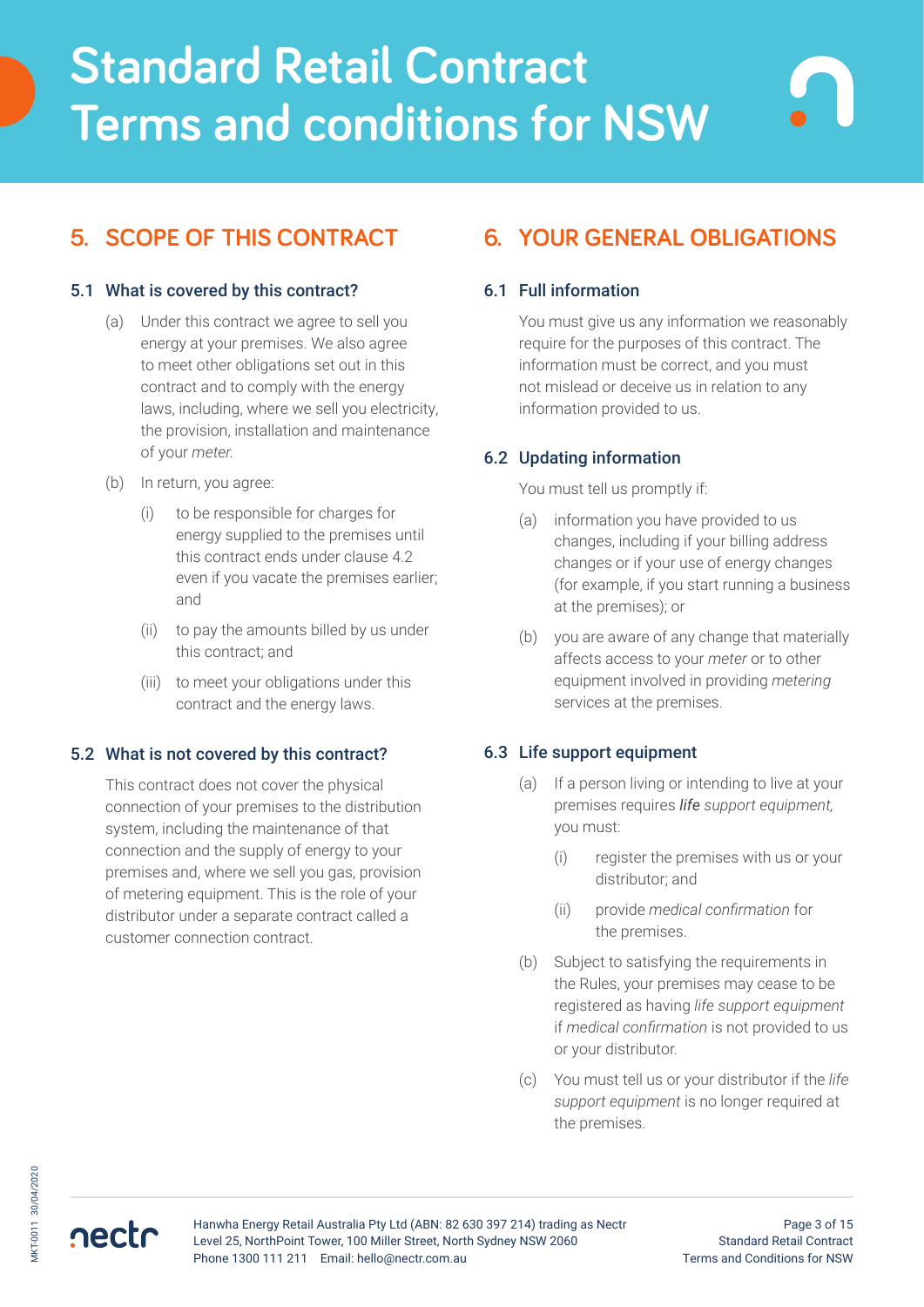- (d) If you tell us that a person living or intending to live at your premises requires *life support equipment*, we must give you:
	- (i) at least 50 business days to provide *medical confirmation* for the premises;
	- (ii) general advice that there may be a *distributor planned interruption, retailer planned interruption* or *unplanned interruption* to the supply of energy to the premises;
	- (iii) at least 4 business days' notice in writing of any *retailer planned interruption* to the supply of electricity to the premises unless we have obtained your explicit consent to the *interruption* occurring on a specified date;
	- (iv) information to assist you to prepare a plan of action in case of an *unplanned interruption*; and
	- (v) emergency telephone contact numbers.

### 6.4 Obligations if you are not an owner

If you cannot meet an obligation relating to your premises under this contract because you are not the owner you will not be in breach of the obligation if you take all reasonable steps to ensure that the owner or other person responsible for the premises fulfils the obligation.

# **7. OUR LIABILITY**

(a) The quality and reliability of your electricity supply and the quality, pressure and continuity of your gas supply is subject to a variety of factors that are beyond our control as your retailer, including accidents, emergencies, weather conditions, vandalism, system demand, the technical

limitations of the distribution system and the acts of other persons (such as your distributor), including at the direction of a *relevant authority*.

- (b) To the extent permitted by law, we give no condition, warranty or undertaking, and we make no representation to you, about the condition or suitability of energy, its quality, fitness for purpose or safety, other than those set out in this contract.
- (c) Unless we have acted in bad faith or negligently, the National Energy Retail Law excludes our liability for any loss or damage you suffer as a result of the total or partial failure to supply energy to your premises, which includes any loss or damage you suffer as a result of the defective supply of energy.

# **8. PRICE FOR ENERGY AND OTHER SERVICES**

### 8.1 What are our tariffs and charges?

- (a) Our tariffs and charges for the sale of energy to you under this contract are our standing offer prices. These are published on our website and include your distributor's charges.
- (b) Different tariffs and charges may apply to you depending on your circumstances. The conditions for each tariff and charge are set out in our standing offer prices.

#### Note:

We do not impose any charges for the termination of this contract.

nectr

Hanwha Energy Retail Australia Pty Ltd (ABN: 82 630 397 214) trading as Nectr Level 25, NorthPoint Tower, 100 Miller Street, North Sydney NSW 2060 Phone 1300 111 211 Email: hello@nectr.com.au

Page 4 of 15 Standard Retail Contract Terms and Conditions for NSW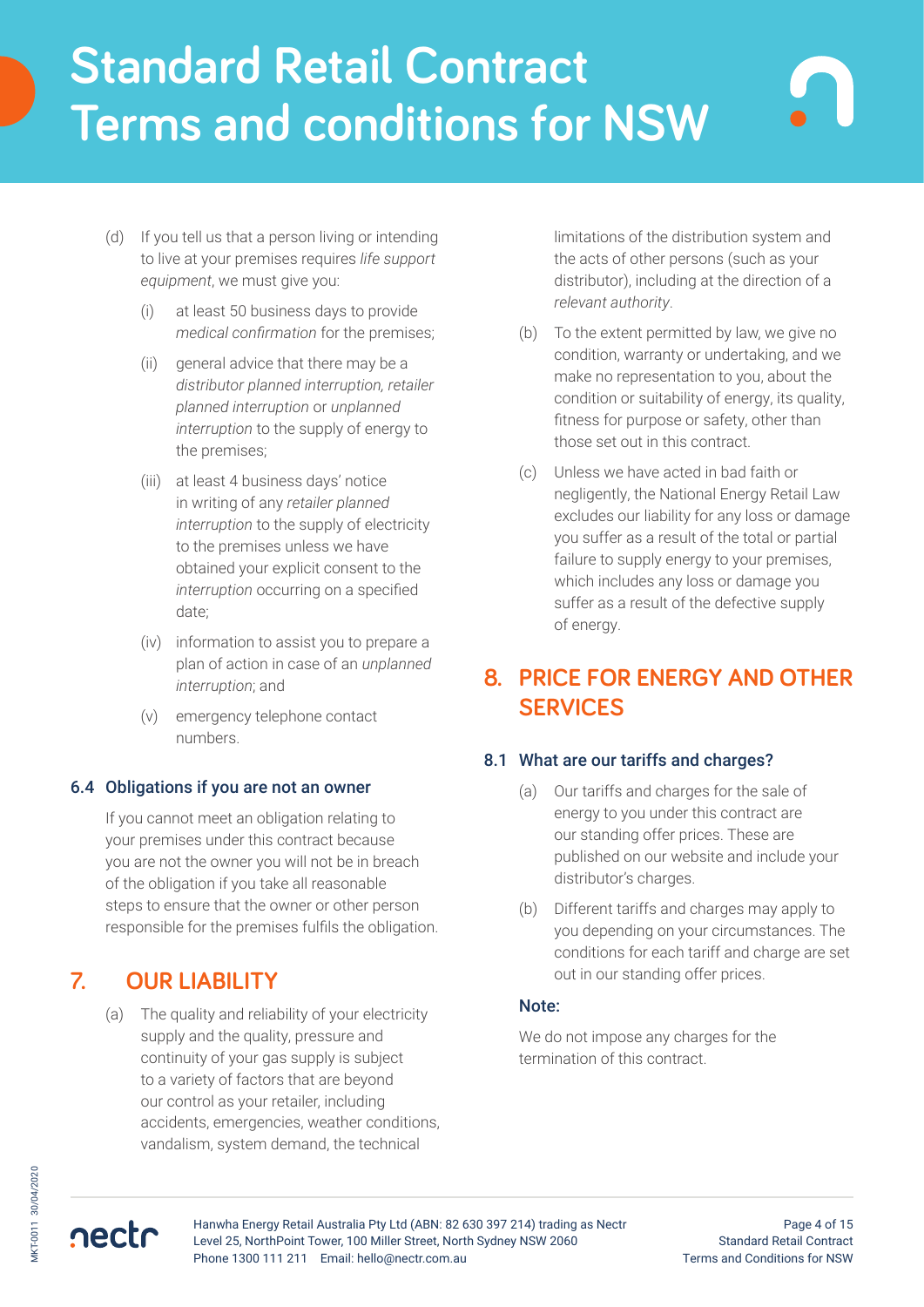### 8.2 Changes to tariffs and charges

- (a) If we vary our standing offer prices, we will publish the variation in a newspaper and on our website at least 10 business days before it starts.
- (a1) We will also:
	- (i) notify you at least five business days before the variation in the tariffs and charges are to apply to you; and
	- (ii) deliver the notice by your preferred form of communication where you have communicated this to us, or otherwise by the same method as that used for delivery of your bill.
- (a2) The notice must:
	- (i) specify that your tariffs and charges are being varied;
	- (ii) specify the date on which the variation will come into effect;
	- (iii) identify your existing tariffs and charges inclusive of GST;
	- (iv) identify your tariffs and charges as varied inclusive of GST;
	- (v) specify that the tariffs and charges identified in paragraphs (a2)(iii) and (iv) are inclusive of GST; and
	- (vi) specify that you can request historical billing data and, if you are being sold electricity, energy consumption data, from us.
- (a3) Despite clause 8.2 of this contract, we are not required to provide a notice under paragraph (a1):
	- (i) where you have entered into a standard retail contract with us within 10 business days before the date

on which the variation referred to in clause 8.2(a) is to take effect, and we have informed you of such variation;

- (ii) where your standing offer prices are regulated, or are otherwise set by legislation, a government agency or regulatory authority;
- (iii) where the variations to the tariffs and charges are a direct result of a change to, or withdrawal or expiry of, a government funded energy charge rebate, concession or relief scheme; or
- (iv) where the variations to the tariffs and charges are a direct result of a change to any bank charges or fees, credit card charges or fees, or payment processing charges or fees applicable to you.
- (a4) Despite paragraph (a1)(i), we will provide you with the notice under paragraph (a1) as soon as practicable, and in any event no later than your next bill, where the variations to your tariffs and charges are a direct result of a tariff reassignment by the distributor pursuant to clause 6B.A3.2 of the NER. For the purpose of providing a notice under this paragraph (a4), the reference to:
	- (i) "are being varied" in paragraph (a2)(i) is taken to be "are being varied or have been varied (whichever is applicable)"; and
	- (ii) "will come into effect" in paragraph (a2)(ii) is taken to be "will come into effect or has come into effect (whichever is applicable)".
- (b) Our standing offer prices will not be varied more often than once every 6 months.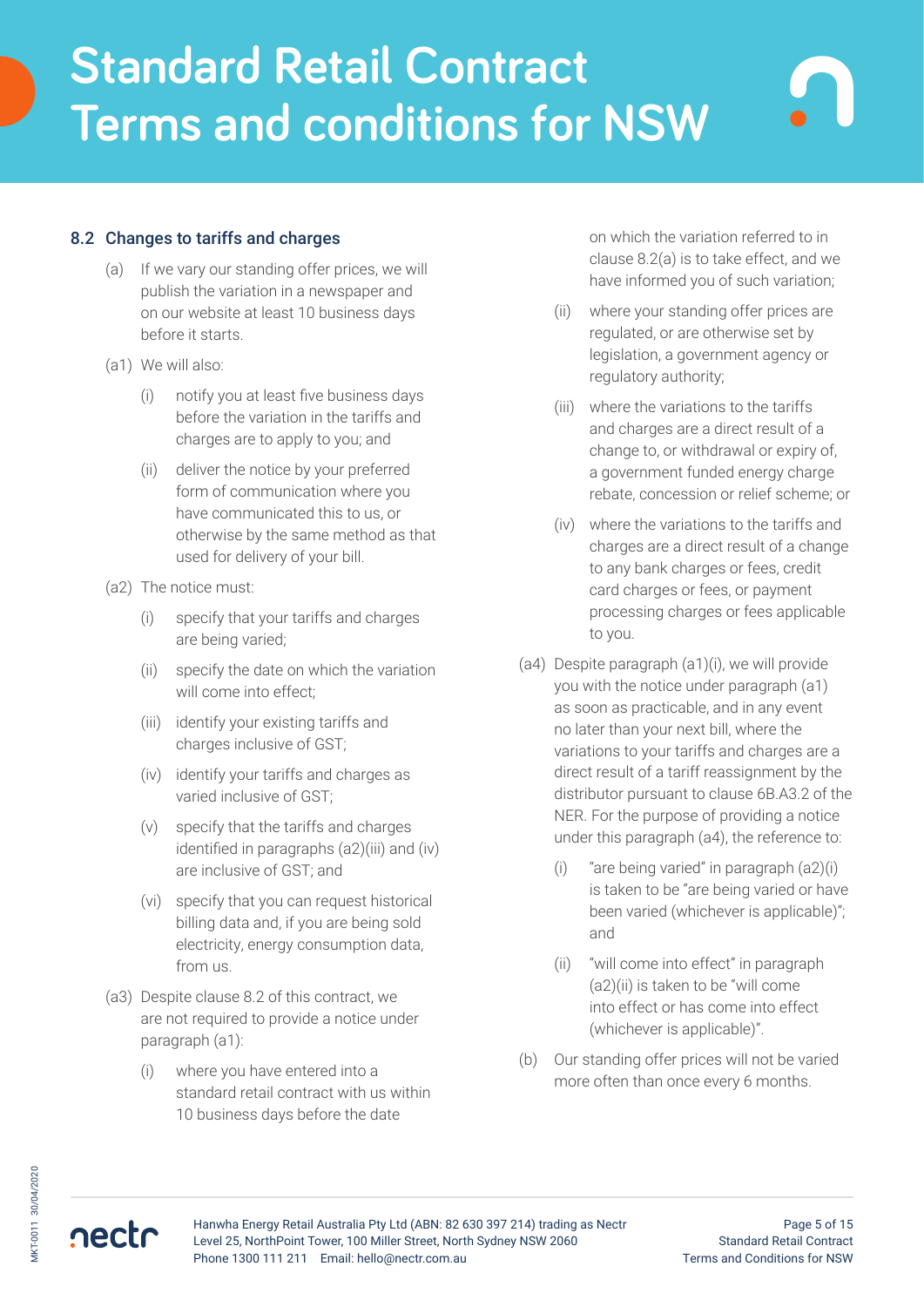## 8.3 Variation of tariff due to change of use

If a change in your use of energy means you are no longer eligible for the particular tariff you are on, we may transfer you to a new tariff under our standing offer prices:

- (a) if you notify us there has been a change of use-from the date of notification; or
- (b) if you have not notified us of the change of use-retrospectively from the date the change of use occurred.

## 8.4 Variation of tariff or type of tariff on request

- (a) If you think you satisfy the conditions applying to another tariff or type of tariff under our standing offer prices, you can ask us to review your current circumstances to see whether that tariff or type of tariff can apply to you.
- (b) If you meet the requirements for another tariff or type of tariff and request us to do so, we must:
	- (i) transfer you to that other tariff within 10 business days; or
	- (ii) transfer you to that other type of tariff from the date the *meter* is read or the type of *meter* is changed (if needed).

## 8.5 Changes to tariffs or type of tariff during a billing cycle

If a tariff applying to you changes during a billing cycle, we will calculate your next bill on a proportionate basis.

### 8.6 GST

nectr

(a) Amounts specified in the standing offer prices from time to time and other amounts payable under this contract may be

stated to be exclusive or inclusive of GST. Paragraph (b) applies unless an amount is stated to include GST.

(b) Where an amount paid by you under this contract is payment for a "taxable supply" as defined for GST purposes, to the extent permitted by law, that payment will be increased so that the cost of the GST payable on the taxable supply is passed on to the recipient of that taxable supply.

# **9. BILLING**

### 9.1 General

We will send a bill to you as soon as possible after the end of each billing cycle. We will send the bill:

- (a) to you at the address nominated by you; or
- (b) to a person authorised in writing by you to act on your behalf at the address specified by you.

### 9.2 Calculating the bill

Bills we send to you ('your bills') will be calculated on:

- (a) the amount of energy consumed at your premises during the billing cycle (using information obtained from reading your *meter* or otherwise in accordance with the Rules); and
- (b) the amount of fees and charges for any other services provided under this contract during the billing cycle; and
- (c) the charges payable for services provided by your distributor, including connection charges if you have asked for a new connection or connection alteration and have not made alternative arrangements with your distributor.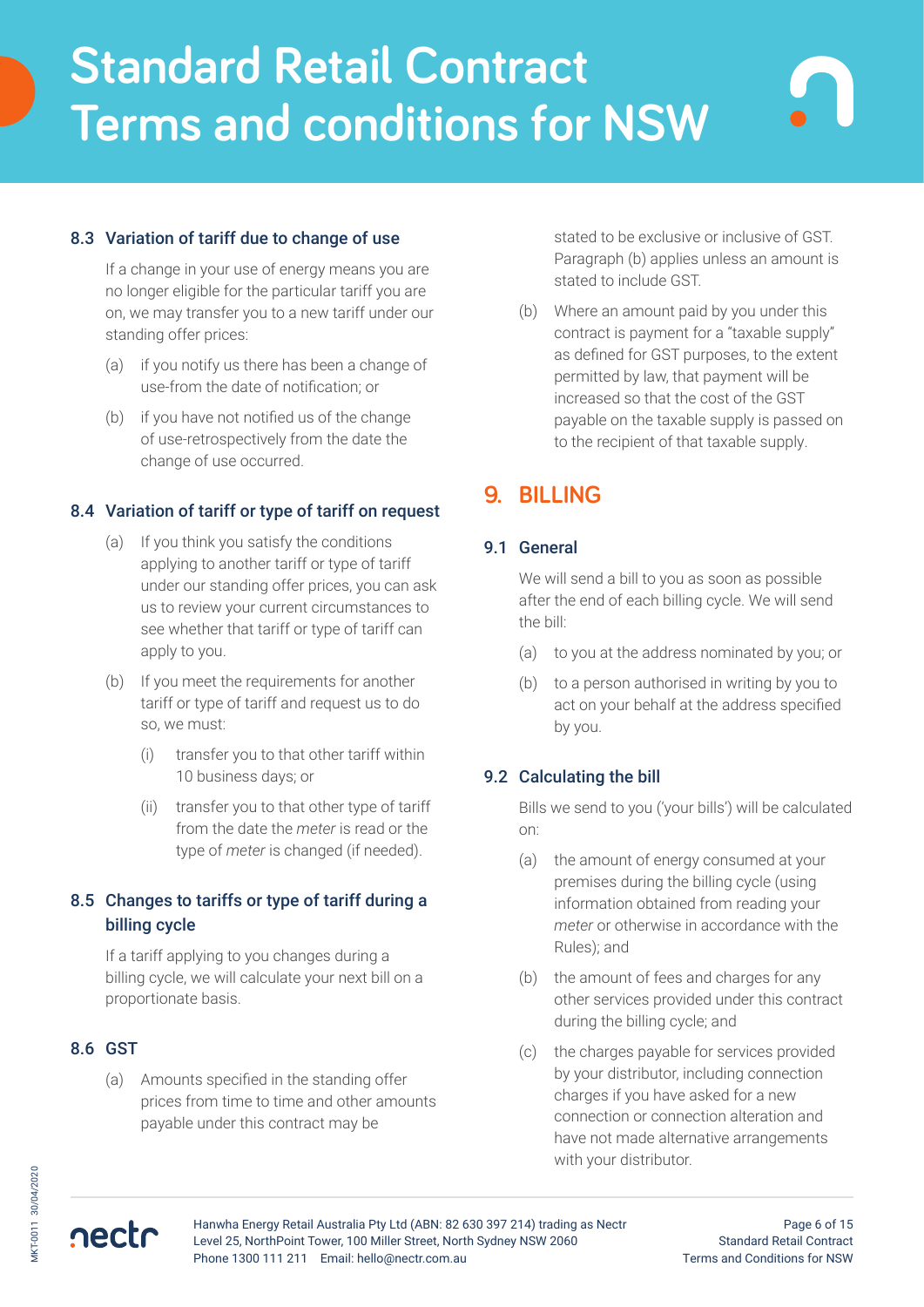## 9.3 Estimating the energy usage

- (a) We may estimate the amount of energy consumed at your premises if your *meter* cannot be read, if your *metering data* is not obtained (for example, if access to the *meter* is not given or the *meter* breaks down or is faulty), or if you otherwise consent.
- (b) If we estimate the amount of energy consumed at your premises to calculate a bill, we must:
	- (i) clearly state on the bill that it is based on an estimation; and
	- (ii) when your *meter* is later read, adjust your bill for the difference between the estimate and the energy actually used.
- (c) If the later *meter* read shows that you have been undercharged, we will allow you to pay the undercharged amount in instalments, over the same period of time during which the *meter* was not read (if less than 12 months), or otherwise over 12 months.
- (d) If the *meter* has not been read due to your actions, and you request us to replace the estimated bill with a bill based on an actual reading of the *meter*, we will comply with your request but may charge you any cost we incur in doing so.

### 9.4 Your historical billing information

Upon request, we must give you information about your billing history for the previous 2 years free of charge. However, we may charge you if you require information going back more than 2 years or we have already given you this information:

- (a) 4 times in the previous 12 months, where this contract relates to electricity; or
- (b) in the previous 12 months, where this contract relates to gas.

## 9.4A Your electricity (only consumption information)

Upon request, we must give you information about your electricity consumption for up to 2 years free of charge. However, we may charge you if:

- (a) we have already given you this information 4 times in the previous 12 months; or
- (b) the information requested is different in manner or form to any minimum requirements we are required to meet; or
- (c) the information is requested by a representative you have authorised to act on your behalf, and that request is part of a request the representative makes to us in relation to more than one customer.

## 9.5 Bill smoothing

We may, where you agree, arrange for you to pay your bills under a bill smoothing arrangement, which is based on a 12 monthly estimate of your energy consumption.

# **10. PAYING YOUR BILL**

### 10.1 What you have to pay

You must pay to us the amount shown on each bill by the date for payment (the *pay-by date*) on the bill. The *pay-by date* will be no earlier than 13 business days from the date on which we issue your bill.

### 10.2 Issue of reminder notices

If you have not paid your bill by the *pay-by date*, we will send you a *reminder notice* that payment is required. The reminder notice will give you

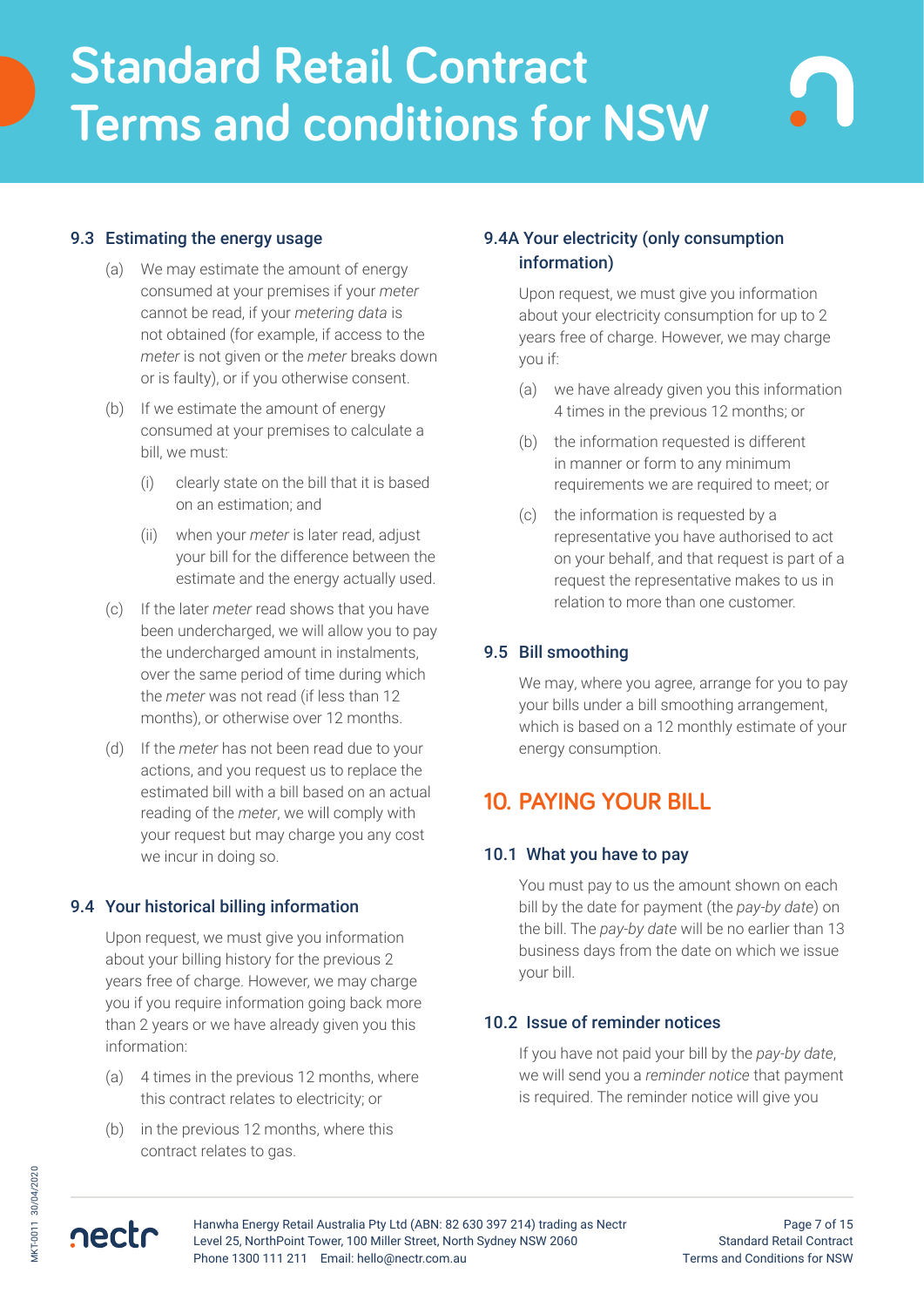a further due date for payment which will be not less than 6 business days after we issue the notice.

## 10.3 Difficulties in paying

- (a) If you have difficulties paying your bill, you should contact us as soon as possible. We will provide you with information about payment options.
- (b) If you are a residential customer and have told us that you have difficulty paying your bill, we must offer you the option of paying your bill under a payment plan. However, we are not obliged to do so if you have had 2 payment plans cancelled due to nonpayment in the previous 12 months or have been convicted of an offence involving the illegal use of energy in the previous 2 years.
- (c) Additional protections may be available to you under our Customer Hardship Policy and under the National Energy Retail Law and the Rules if you are a customer experiencing payment difficulties due to hardship. A copy of our Customer Hardship Policy is available on our website.

## 10.4 Late payment fees

If you have not paid a bill by the *pay-by date*, we may require you to pay a late payment fee, which is part of our standing offer prices published on our website.

# **11. METERS**

(a) You must allow us and our authorised representatives safe and unhindered access to your premises for the purposes of (where relevant):

- (i) reading, testing, maintaining, inspecting or altering any *metering* installation at the premises; and
- (ii) calculating or measuring energy supplied or taken at the premises; and
- (iii) checking the accuracy of *metered* consumption at the premises; and
- (iv) replacing *meters.*
- (b) We will use our best endeavours to ensure that a *meter* reading is carried out as frequently as is needed to prepare your bills, consistently with the *metering rules* and in any event at least once every 12 months.
- (c) If we or our representatives seek access to the premises under paragraph (a), we will:
	- (i) comply with all relevant requirements under the energy laws; and
	- (ii) carry or wear official identification; and
	- (iii) show the identification if requested.
- (d) If we propose to replace your electricity *meter* we must give you a notice with the right to elect not to have your meter replaced unless:
	- (i) your *meter* is faulty or sample testing indicates it may become faulty; or
	- (ii) you have requested or agreed to the replacement of your *meter*.

# **11A INTERRUPTION TO ELECTRICITY SUPPLY**

## 11A.1 Retailer may arrange retailer planned interruptions (maintenance repair etc)

(a) We may arrange *retailer planned interruptions* to the supply of electricity to your premises where permitted under

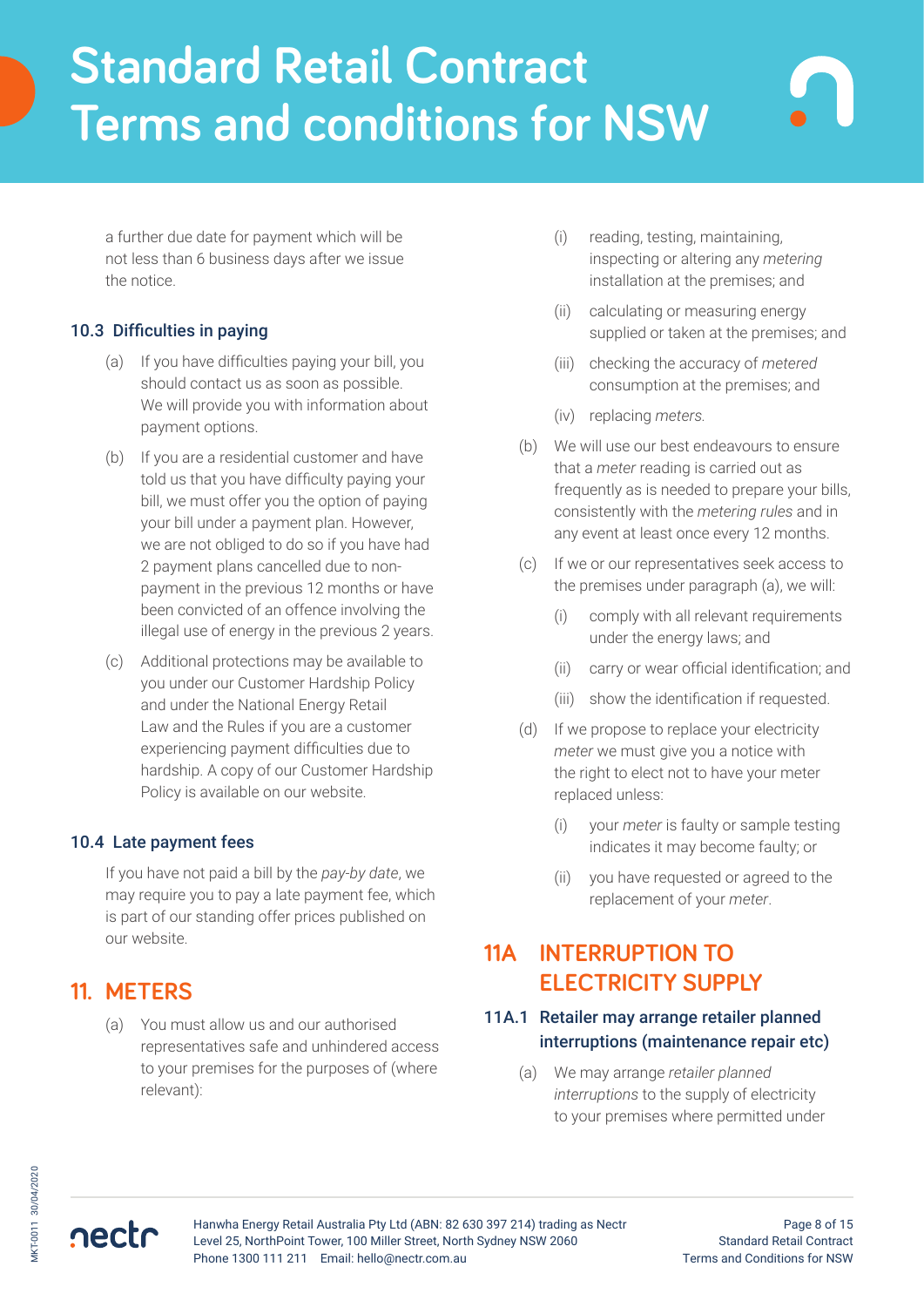the energy laws for the purpose of the installation, maintenance, repair or replacement of your electricity *meter*.

- (b) If your electricity supply will be affected by a *retailer planned interruption* arranged by us and clause 6.3(d)(iii) does not apply:
	- (i) we may seek your explicit consent to the *interruption* occurring on a specified date; or
	- (ii) we may seek your explicit consent to the *interruption* occurring on any day within a specified 5 business day range; or
	- (iii) otherwise, we will give you at least 4 business days notice of the *interruption* by mail, letterbox drop, press advertisement or other appropriate means.

## 11A.2 Your right to information about planned interruptions

- (a) If you request us to do so, we will use our best endeavours to explain a *retailer planned interruption* to the supply of electricity to the premises which was arranged by us.
- (b) If you request an explanation be in writing we must, within 10 business days of receiving the request, give you either:
	- (i) the written explanation; or
	- (ii) an estimate of the time it will take to provide a more detailed explanation if a longer period is reasonably needed.
- (c) For *interruptions* made by your distributor, we may refer you to your distributor to provide information.

# **12. UNDERCHARGING AND OVERCHARGING**

## 12.1 Undercharging

- (a) If we have undercharged you, we may recover the undercharged amount from you. If we recover an undercharged amount from you:
	- (i) we will not charge interest on the undercharged amount; and
	- (ii) we will offer you time to pay the undercharged amount in instalments over the same period of time during which you were undercharged (if less than 12 months), or otherwise over 12 months.
- (b) The maximum amount we can recover from you is limited to the amount that has been undercharged in the 9 months immediately before we notify you, unless the undercharge is your fault, or results from your unlawful act or omission.

## 12.2 Overcharging

- (a) Where you have been overcharged by less than \$50, and you have already paid the overcharged amount, we must credit that amount to your next bill.
- (b) Where you have been overcharged by \$50 or more, we must inform you within 10 business days of our becoming aware of the overcharge and, if you have already paid that amount, we must credit that amount to your next bill. However, if you request otherwise, we will comply with that request.
- (c) If you have stopped buying energy from us, we will use our best endeavours to pay the overcharged amount to you within 10 business days.

MKT-0011 30/04/2020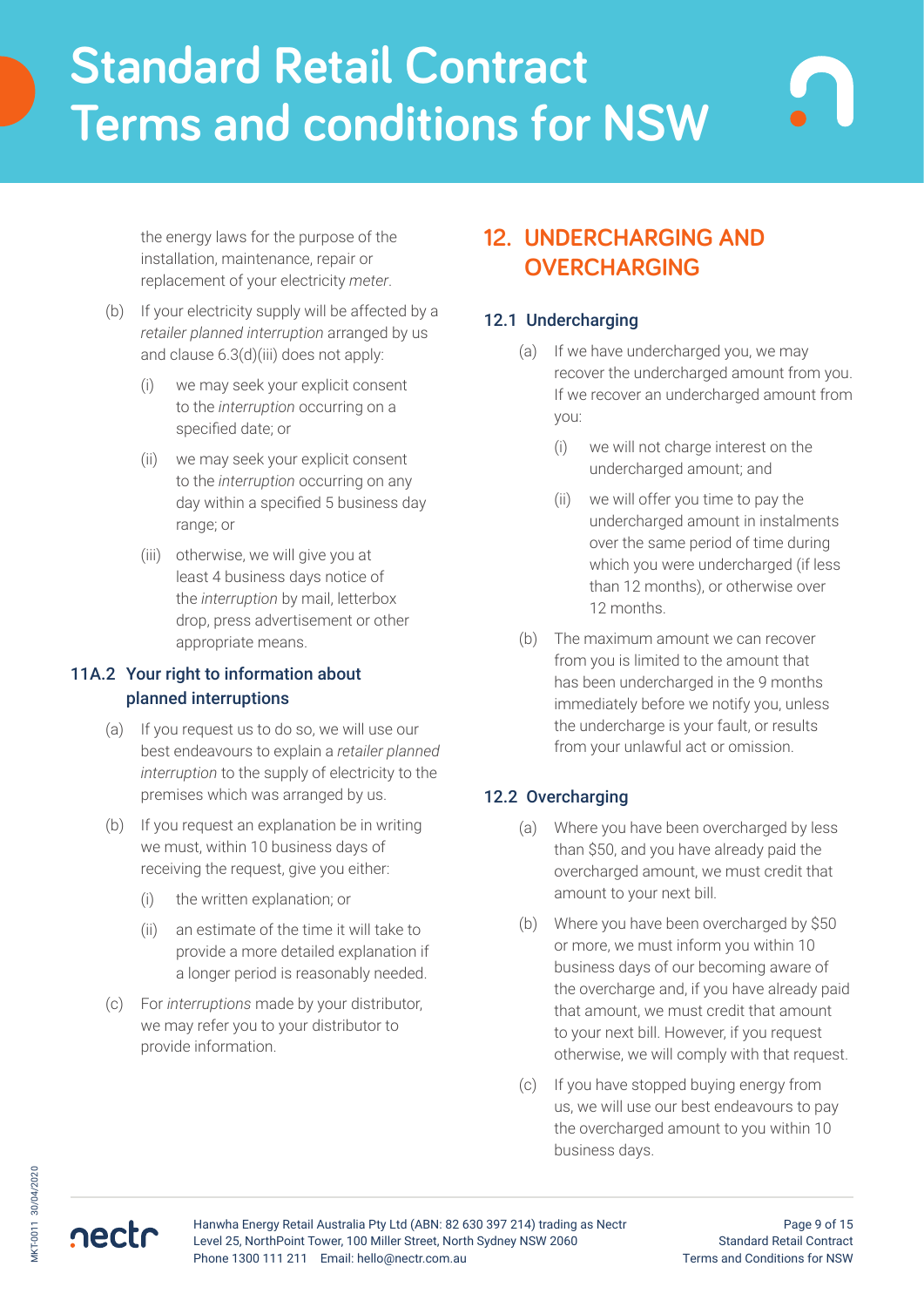(d) If you have been overcharged as a result of your own fault or unlawful act or omission, we may limit the amount we credit or pay you to the amount you were overcharged in the last 12 months.

## 12.3 Reviewing your bill

- (a) If you disagree with the amount you have been charged, you can ask us to review your bill in accordance with our standard complaints and dispute resolution procedures.
- (b) If you ask us to, we must arrange for a check of the *meter* reading or *metering data* or for a test of the *meter* in reviewing the bill. However, you may be required to pay for the cost of the check or test, if the check or test shows that the meter or metering data was not faulty or incorrect.
- (c) If your bill is being reviewed, you are still required to pay any other bills from us that are due for payment and the lesser of:
	- (i) the portion of the bill that you do not dispute; or
	- (ii) an amount equal to the average of your bills in the last 12 months.

# **13. SECURITY DEPOSITS**

## 13.1 Security deposit

We may require that you provide a *security deposit*. The circumstances in which we can require a *security deposit* and the maximum amount of the *security deposit* are governed by the Rules.

## 13.2 Interest on security deposits

Where you have paid a *security deposit*, we must pay you interest on the *security deposit* at a rate and on terms required by the Rules.

## 13.3 Use of a security deposit

- (a) We may use your *security deposit*, and any interest earned on the *security deposit*, to offset any amount you owe under this contract:
	- (i) if you fail to pay a bill and as a result we arrange for the disconnection of your premises; or
	- (ii) in relation to a final bill (i.e. a bill we issue when you vacate the premises or when you stop purchasing energy from us at your premises or when you request that your premises be disconnected).
- (b) If we use your *security deposit* or any accrued interest to offset amounts owed to us, we will advise you within 10 business days.

### 13.4 Return of security deposit

- (a) We must return your *security deposit* and any accrued interest in the following circumstances:
	- (i) you complete 1 years' payment (in the case of residential customers) or 2 years' payment (in the case of business customers) by the pay-by dates on our initial bills; or
	- (ii) subject to clause 14.3 of this contract, you stop purchasing energy at the relevant premises under this contract.

nectr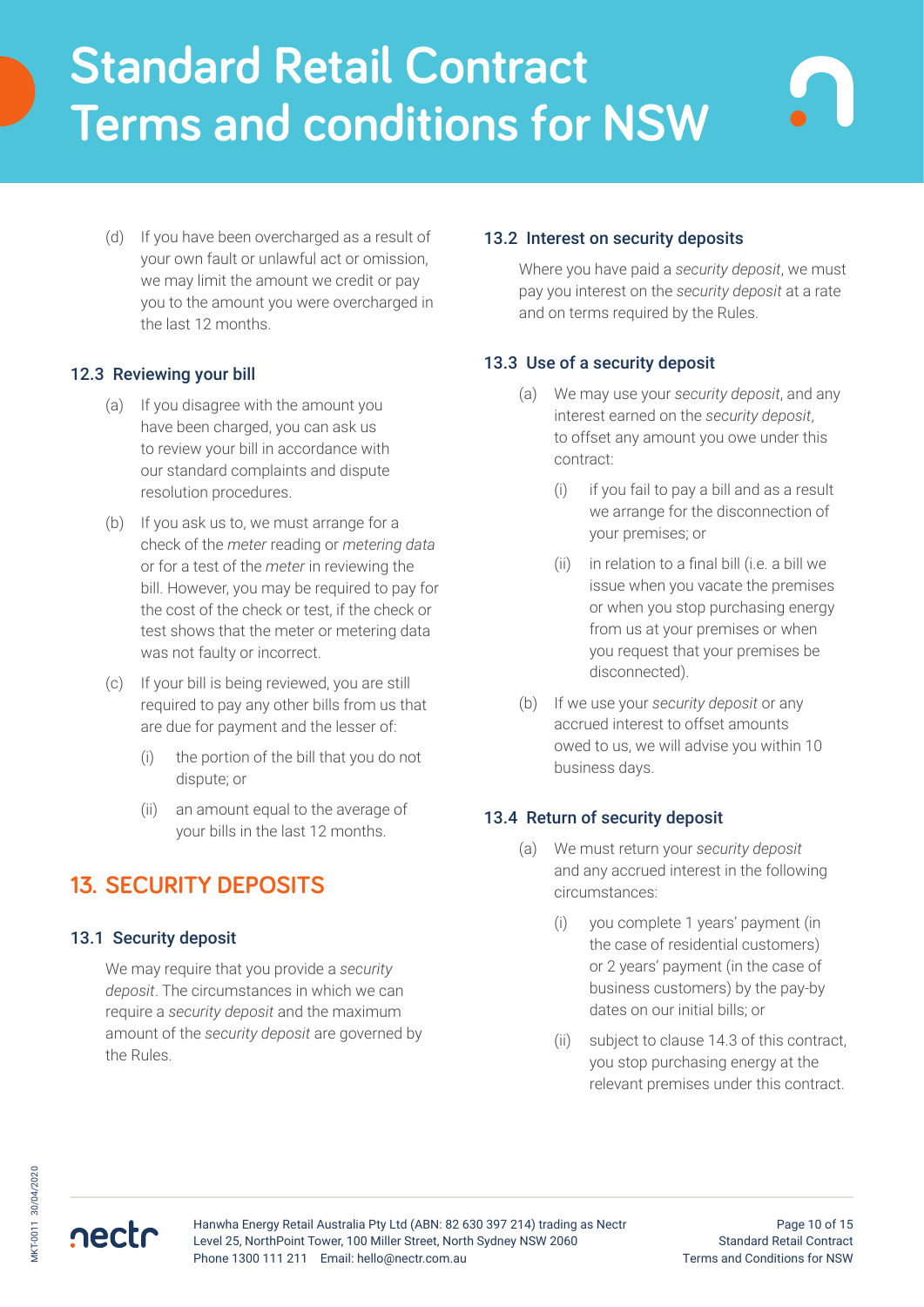(b) If you do not give us any reasonable instructions, we will credit the amount of the *security deposit,* together with any accrued interest, to your next bill.

# **14. DISCONNECTION OF SUPPLY**

### 14.1 When can we arrange for disconnection?

Subject to us satisfying the requirements in the Rules, we may arrange for the disconnection of your premises if:

- (a) you do not pay your bill by the *pay-by date* and, if you are a residential customer, you:
	- (i) fail to comply with the terms of an agreed payment plan; or
	- (ii) do not agree to an offer to pay the bill by instalments, or having agreed, you fail to comply with the instalment arrangement;
- (b) you do not provide a *security deposit* we are entitled to require from you; or
- (c) you do not give access to your premises to read a *meter* (where relevant) for 3 consecutive *meter* reads; or
- (d) you fail to give us safe and unhindered access to the premises as required by clause 11 or any requirements under the energy laws; or
- (e) there has been illegal or fraudulent use of energy at your premises in breach of clause 16 of this contract; or
- (f) we are otherwise entitled or required to do so under the Rules or by law.

## 14.2 Notice and warning of disconnection

Before disconnecting your premises, we must comply with relevant warning notice requirements and other provisions in the Rules,

and in relation to safe and unhindered access only, we must use our best endeavours to contact you to arrange an appointment with you for access to your premises in addition to any warning notice. However, we are not required to provide a warning notice prior to disconnection in certain circumstances (for example, where there has been illegal or fraudulent use of energy at your premises or where there is an emergency or health and safety issue).

## 14.3 When we must not arrange disconnection

- (a) Subject to paragraph (b), your premises may not be disconnected during the following times ('the protected period'):
	- (i) on a business day before 8.00am or after 3.00pm; or
	- (ii) on a Friday or the day before a public holiday; or
	- (iii) on a weekend or a public holiday; or
	- (iv) on the days between 20 December and 31 December (both inclusive) in any year; or
	- (v) if you are being disconnected under clause 14.1(a), during an extreme weather event.
- (b) Your premises may be disconnected within the protected period:
	- (i) for reasons of health and safety; or
	- (ii) in an emergency; or
	- (iii) as directed by a *relevant authority*; or
	- (iv) if you are in breach of clause 6.5 of your customer connection contract which deals with interference with energy equipment; or
	- (v) if you request us to arrange disconnection within the protected period; or



nectr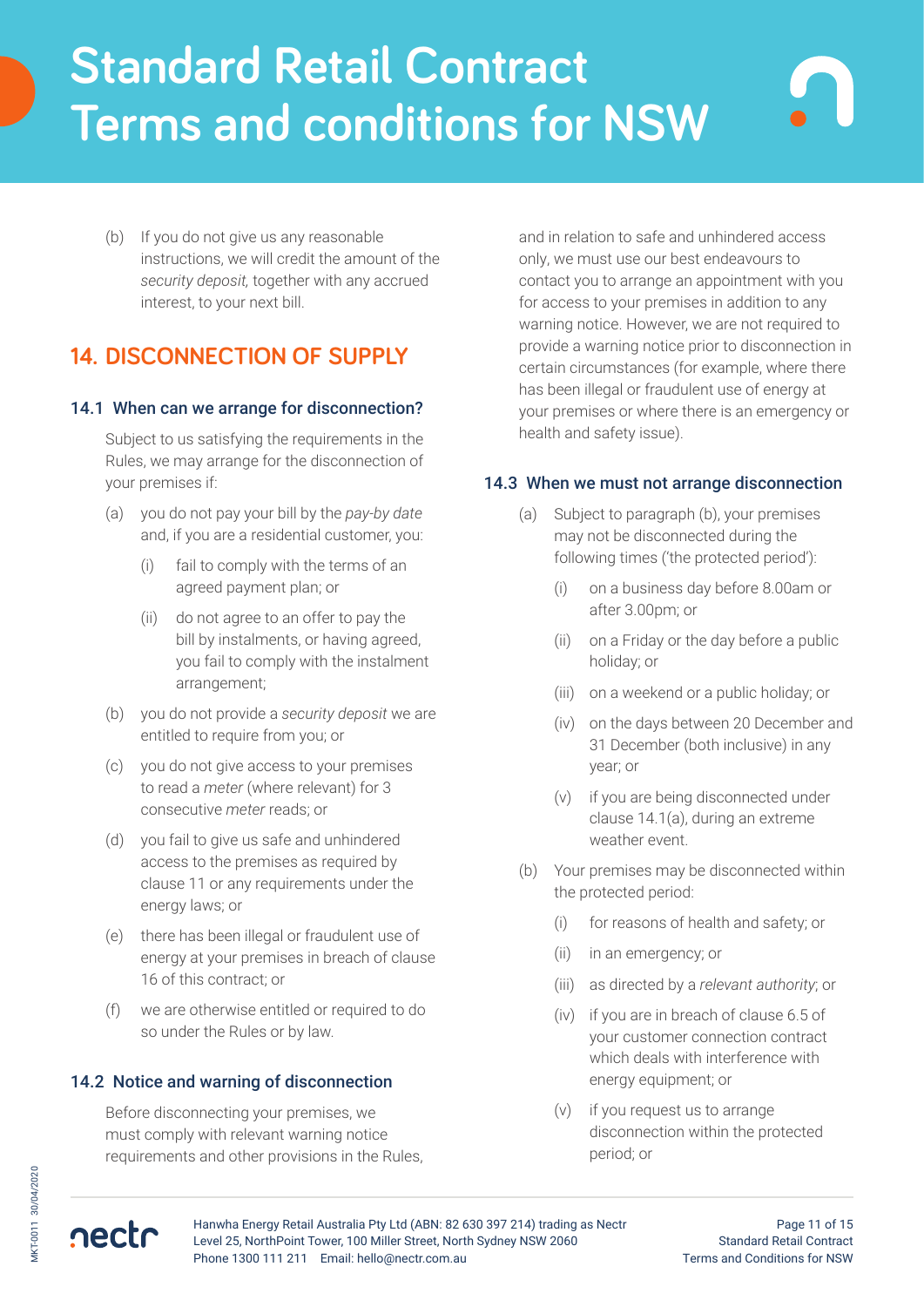- (vi) if your premises contain a commercial business that only operates within the protected period and where access to the premises is necessary to effect disconnection; or
- (vii) where the premises are not occupied.

# **15. RECONNECTION AFTER DISCONNECTION**

- (a) We must arrange for the reconnection of your premises if, within 10 business days of your premises being disconnected:
	- (i) you ask us to arrange for reconnection of your premises; and
	- (ii) you rectify the matter that led to the disconnection; and
	- (iii) you pay any reconnection charge (if requested).
- (b) We may terminate this contract 10 business days following disconnection if you do not meet the requirements in paragraph (a).

# **16. WRONGFUL AND ILLEGAL USE OF ENERGY**

## 16.1 Use of energy

You must not, and must take reasonable steps to ensure others do not:

- (a) illegally use energy supplied to your premises; or
- (b) interfere or allow interference with any energy equipment that is at your premises except as may be permitted by law; or
- (c) use the energy supplied to your premises or any energy equipment in a manner that:
- (i) unreasonably interferes with the connection or supply of energy to another customer; or
- (ii) causes damage or interference to any third party; or
- (d) allow energy purchased from us to be used otherwise than in accordance with this contract and the Rules; or
- (e) tamper with, or permit tampering with, any *meters* or associated equipment.

# **17. NOTICES AND BILLS**

- (a) Notices and bills under this contract must be sent in writing, unless this contract or the National Energy Retail Law and the Rules say otherwise.
- (b) A notice or bill sent under this contract is taken to have been received by you or by us (as relevant):
	- (i) on the date it is handed to the party, left at the party's premises (in your case) or one of our offices (in our case) or successfully faxed to the party (which occurs when the sender receives a transmission report to that effect); or
	- (ii) on the date 2 business days after it is posted; or
	- (iii) on the date of transmission (unless the sender receives notice that delivery did not occur or has been delayed) if sent electronically and the use of electronic communication has been agreed between us.
- (c) Our contact details for you to contact us or send us a notice are as set out in our bill to you, or as notified to you from time to time.

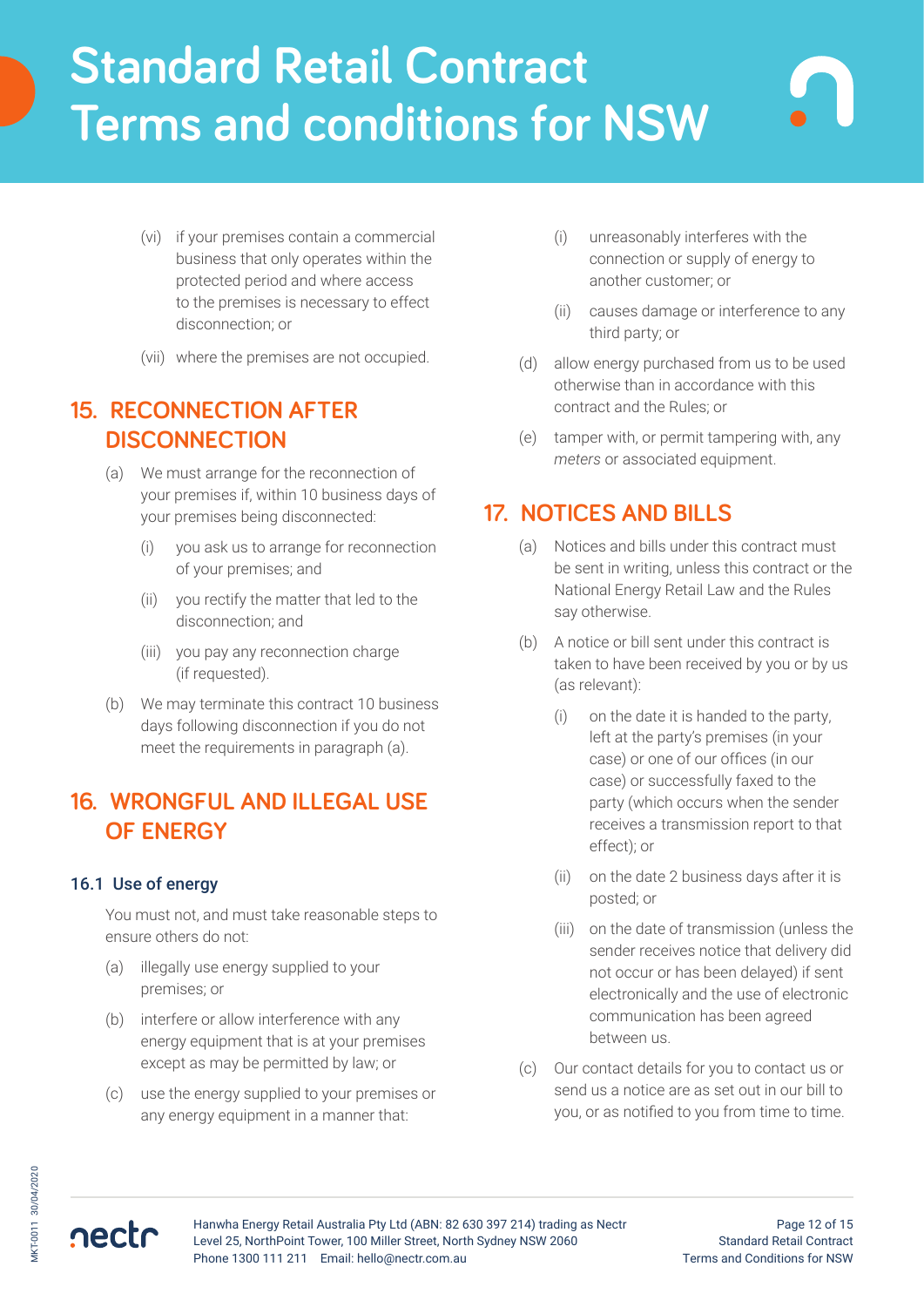# **18. PRIVACY ACT NOTICE**

We will comply with all relevant privacy legislation in relation to your personal information. You can find a summary of our privacy & credit reporting policy on our website. If you have any questions, you can contact our privacy officer.

# **19. COMPLAINTS AND DISPUTE RESOLUTION**

## 19.1 Complaints

If you have a complaint relating to the sale of energy by us to you, or this contract generally, you may lodge a complaint with us in accordance with our standard complaints and dispute resolution procedures.

#### Note:

Our standard complaints and dispute resolution procedures are published on our website.

### 19.2 Our obligations in handling complaints

If you make a complaint, we must respond to your complaint within the required timeframes set out in our standard complaints and dispute resolution procedures and inform you:

- (a) of the outcome of your complaint and the reasons for our decision; and
- (b) that if you are not satisfied with our response, you have a right to refer the complaint to the Energy & Water Ombudsman New South Wales.

# **20. FORCE MAJEURE**

### 20.1 Effect of force majeure event

If either party to this contract cannot meet an obligation under this contract because of an event outside the control of that party ('a force majeure event'):

- (a) the obligation, other than an obligation to pay money, is suspended to the extent it is affected by the force majeure event for as long as the force majeure event continues; and
- (b) the affected party must use its best endeavours to give the other party prompt notice of that fact including full particulars of the event, an estimate of its likely duration, the extent to which the affected party's obligations are affected and the steps being taken to remove, overcome or minimise those effects.

### 20.2 Deemed prompt notice

If the effects of a force majeure event are widespread, we will be deemed to have given you prompt notice if we make the necessary information available by way of a 24 hour telephone service within 30 minutes of being advised of the event or otherwise as soon as practicable

## 20.3 Obligation to overcome or minimise effect of force majeure event

A party that claims a force majeure event must use its best endeavours to remove, overcome or minimise the effects of that event as soon as practicable.

nectr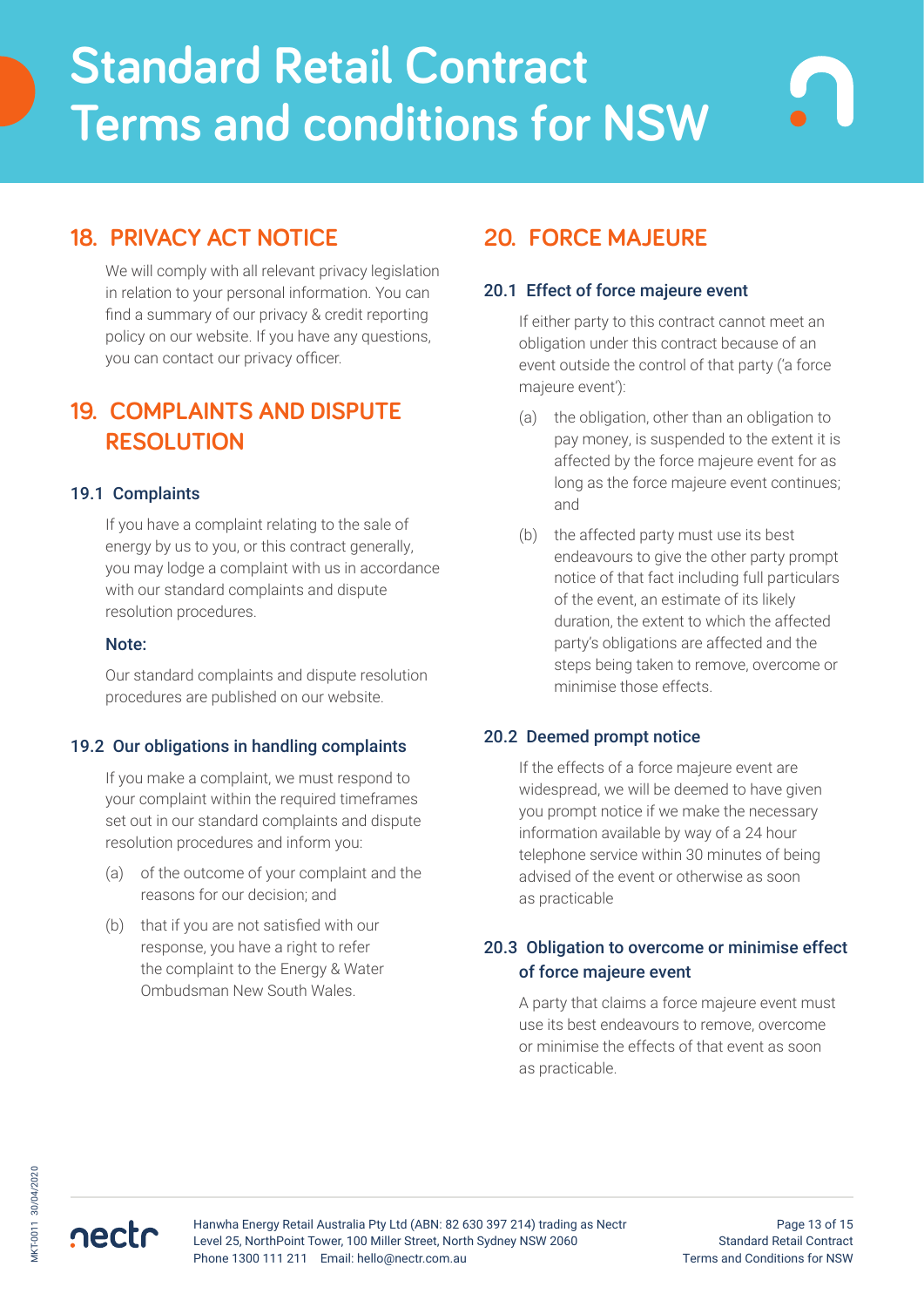## 20.4 Settlement of industrial disputes

Nothing in this clause requires a party to settle an industrial dispute that constitutes a force majeure event in any manner other than the manner preferred by that party.

# **21. APPLICABLE LAW**

*The laws* of the State of New South Wales govern this contract.

# **22.RETAILER OF LAST RESORT EVENT**

If we are no longer entitled by law to sell energy to you due to a Retailer of Last Resort (RoLR) event occurring in relation to us, we are required under the National Energy Retail Law and the Rules to provide relevant information (including your name, billing address and metering identifier) to the entity appointed as the relevant designated retailer for the RoLR event and this contract will come to an end.

# **23.GENERAL**

#### 23.1 Our obligations

Some obligations placed on us under this contract may be carried out by another person. If an obligation is placed on us to do something under this contract, then:

- (a) we are taken to have complied with the obligation if another person does it on our behalf; and
- (b) if the obligation is not complied with, we are still liable to you for the failure to comply with this contract.

#### 23.2 Amending this contract

- (a) This contract may only be amended in accordance with the procedures set out in the National Energy Retail Law.
- (b) We must publish any amendments to this contract on our website.

# **SIMPLIFIED EXPLANATION OF TERMS**

billing cycle means the regular recurrent period for which you receive a bill from us;

business day means a day other than a Saturday, a Sunday or a public holiday;

customer means a person who buys or wants to buy energy from a retailer;

customer connection contract means a contract between you and your distributor for the provision of customer connection services;

designated retailer means the financially responsible retailer for the premises (where you have an existing connection) or the local area retailer (where you do not have an existing connection) for your premises;

disconnection means an action to prevent the flow of energy to the premises, but does not include an *interruption*;

distributor means the person who operates the system that connects your premises to the distribution network;

distributor planned interruption means an interruption for:

(a) the planned maintenance, repair or augmentation of the transmission system; or

nectr